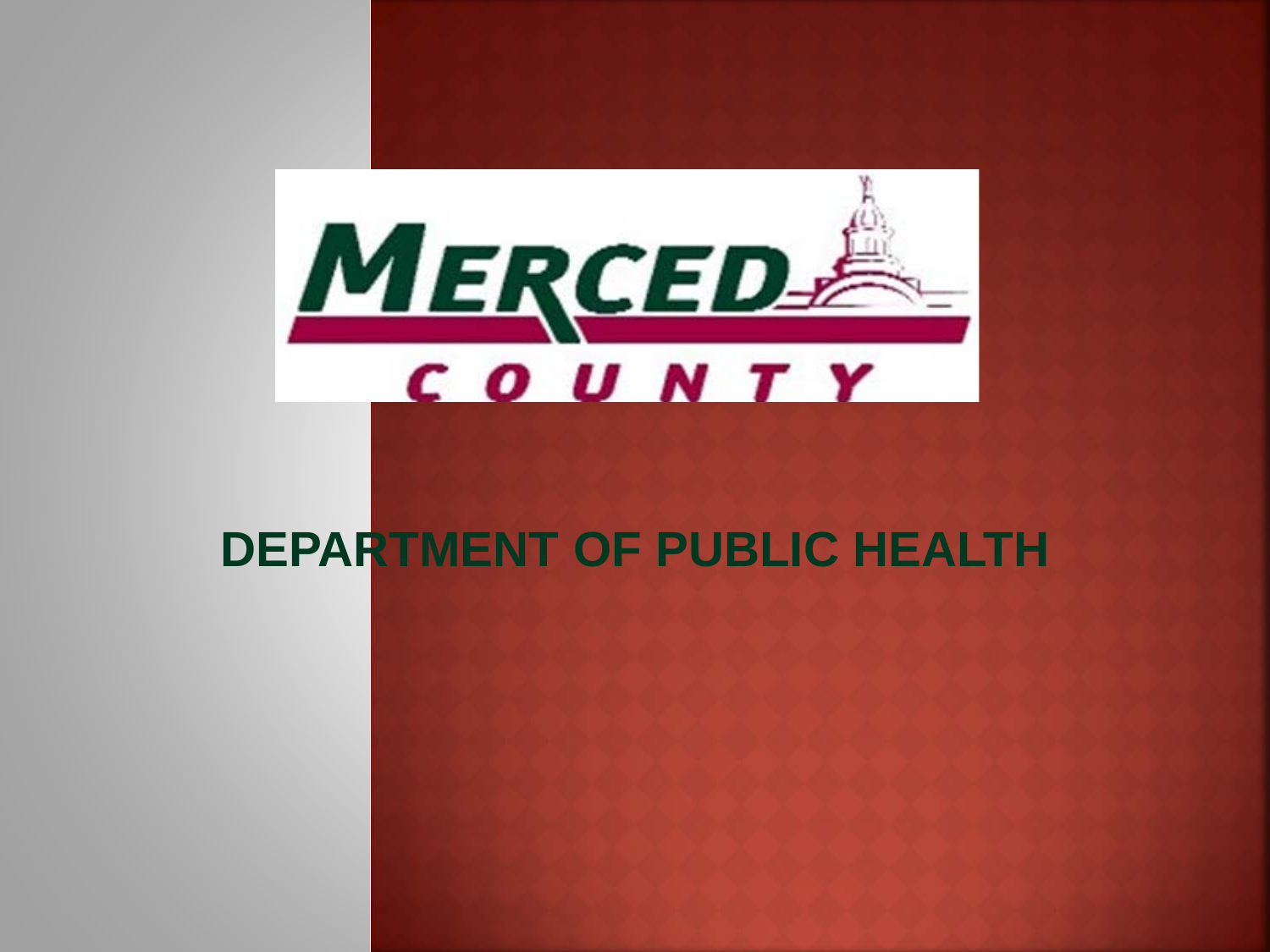

# MEDICAL ASSISTANCE PROGRAM (MAP) OVERVIEW

- $\triangle$  **1983 State Law transferred responsibility to** provide health care for Medically Indigent Adults (MIA) to the county of residence
- Counties with population less than 300,000 had 2 options:
	- 1) Contracting with the DHCS to administer services for MIAs under the County Medical Services Program (CMSP)
	- 2) Independent Medically Indigent Services Program (MISP) with 70% funding from the State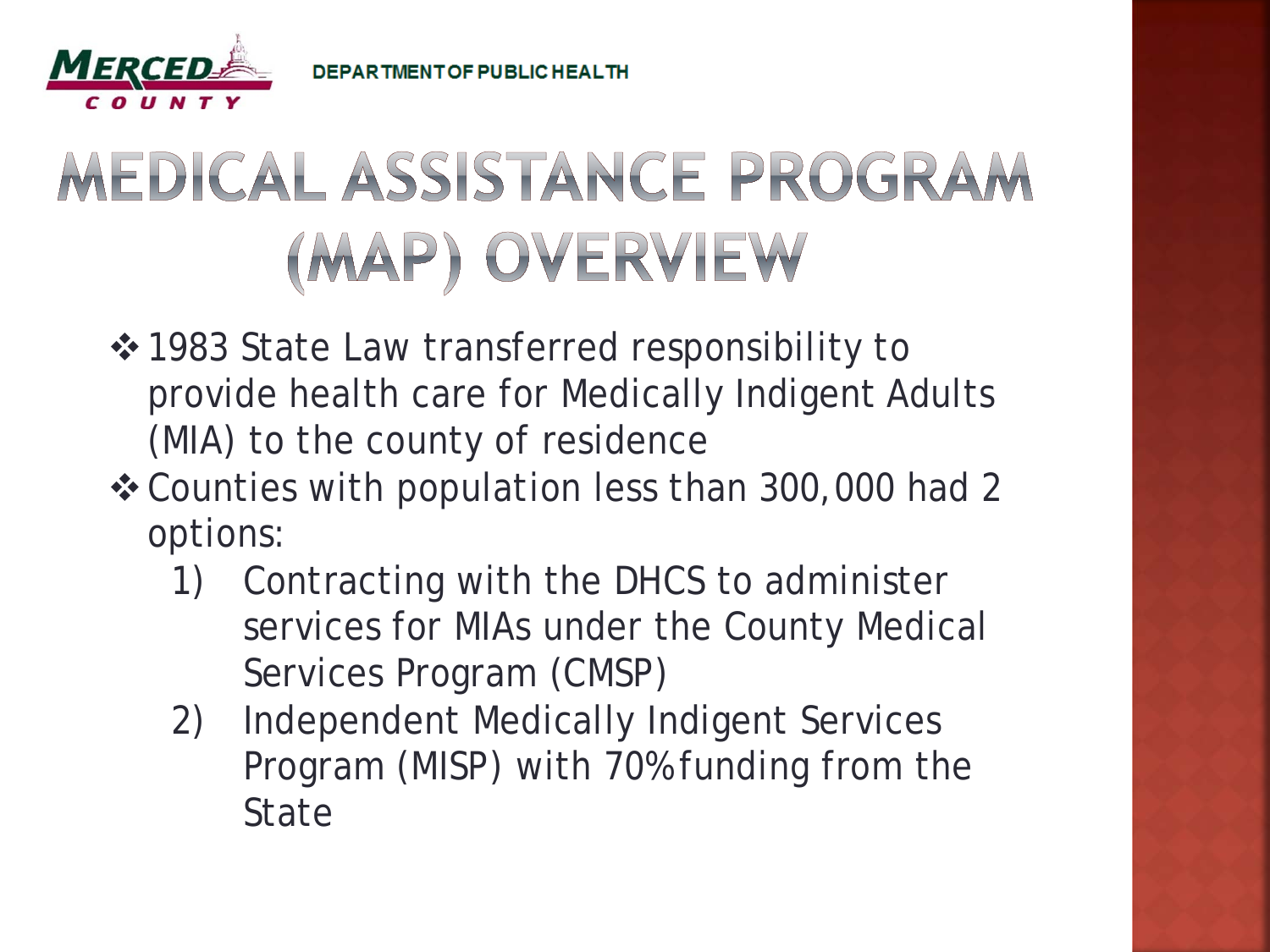

## MEDICAL ASSISTANCE PROGRAM (MAP) OVERVIEW

 $\triangle$  Merced County opted to accept the MISP funding and implemented the Medical Assistance Program

- ❖ Health Care Realignment enacted in FY 1991/92 changed the funding sources for locally administered health care programs
	- $\triangleright$  MISP funds were no longer allocated to the county from the State's general fund
- Counties now receive sales tax and vehicle license fees as a dedicated source of funding for health care programs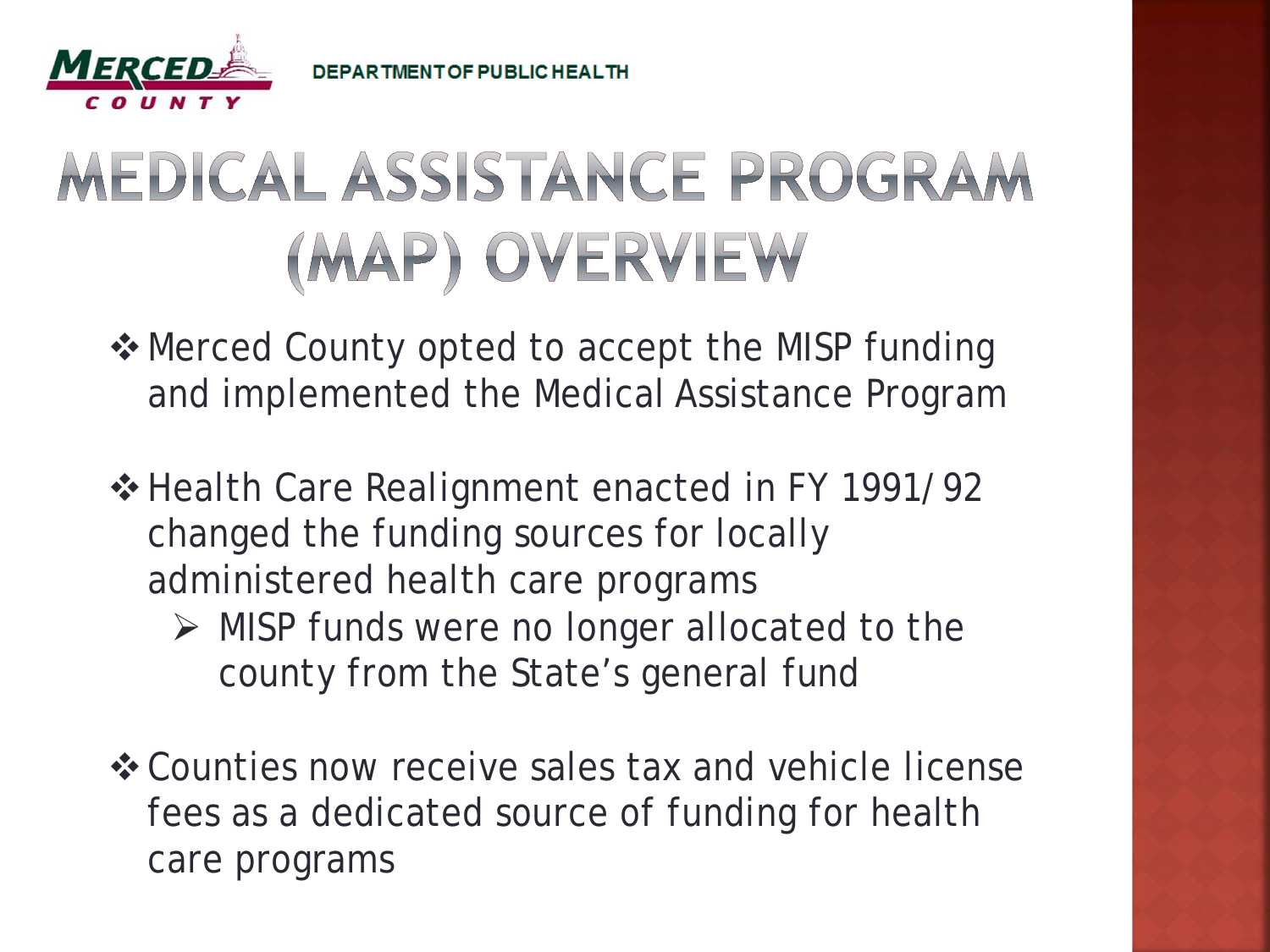

#### MAP ELIGIBILITY CRITERIA

❖ Individuals ages 21 through 64, who are not:

- $\triangleright$  Pregnant, blind or disabled and,
- $\triangleright$  Eligible for any other coverage
- ❖ Must legally reside in Merced County
- Provide proof of FPL at 100% or below
- ❖ Undocumented aliens not eligible
- ◆ No minor children that would link the family to State Medi-Cal
- ❖ Eligibility Granted on "Medical Need Basis"
- ❖ Must have current/on-going need for medical services, as documented by Physician
- ❖ Granted eligibility for period of 7 days to 6 months
- **\*** Eligibility guidelines similar to Medi-Cal used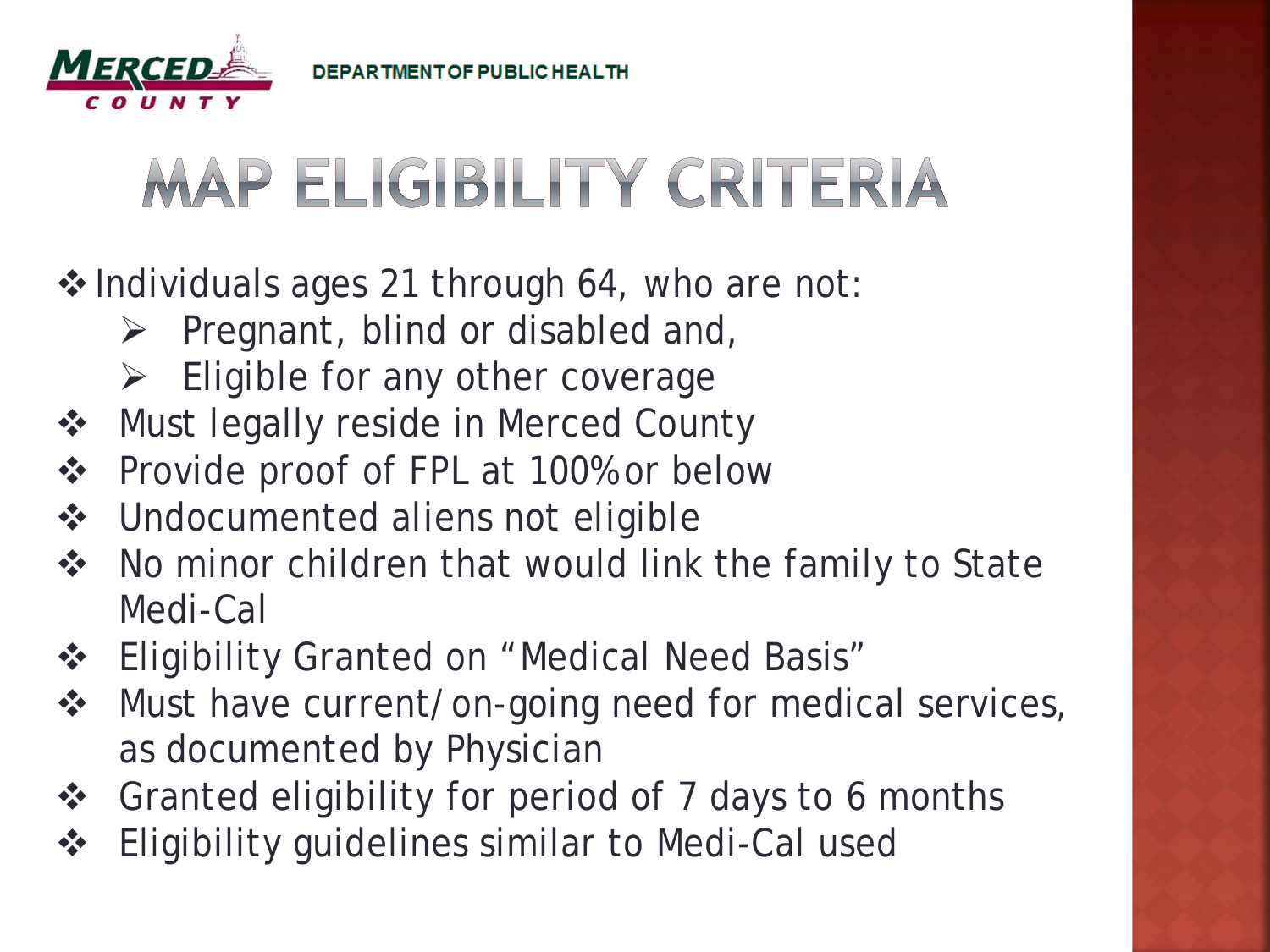

#### **SCOPE OF BENEFITS**

- $\triangle$  **Merced County contracted with Mercy Medical Center** Merced (MMCM) to provide "Core" medical services to MAP members. Core Services include:
	- **► General Acute Care**
	- Ob/Gyn, Intensive Care
	- ▶ Coronary Care, Clinical Laboratory
	- $\triangleright$  Radiology, Basic Emergency, Pharmacy
- ◆ MAP Members must use MMCM General Medicine & Family Care Clinic for primary care or specialty care services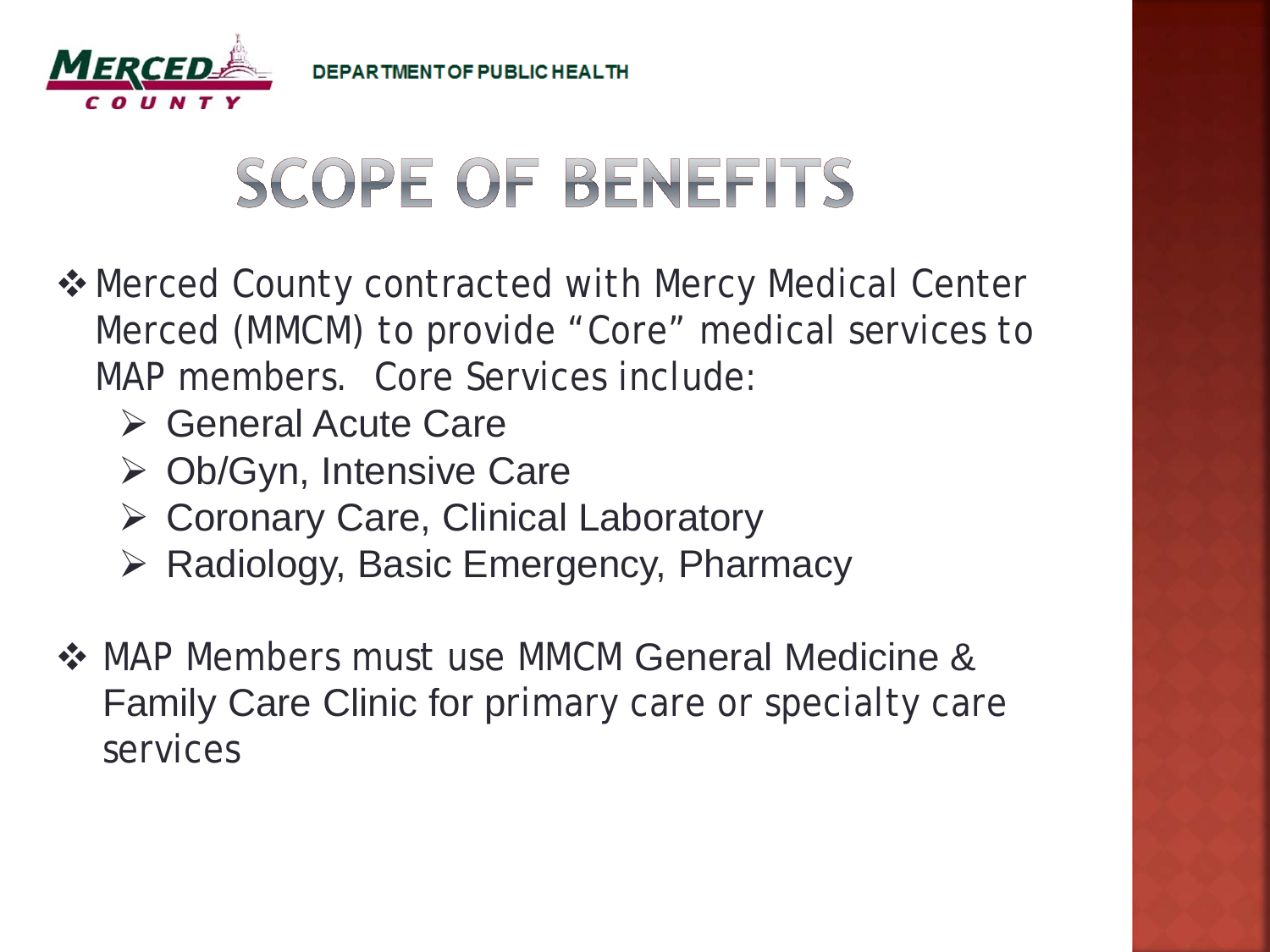

## **SCOPE OF BENEFITS**

- ◆ No prior authorization is required for visits to primary care or specialty care providers in either the MMCM General Medicine or Family Care Clinics
- ❖ Authorization required for referrals for:
	- $\triangleright$  Non-emergency hospital admissions and surgery,
	- $\triangleright$  Home Health services,
	- $\triangleright$  Durable Medical Equipment,
	- $\triangleright$  Prescriptions not on the MMCM Formulary,
	- $\triangleright$  Vision Care, and
	- $\triangleright$  All Specialty Care and other services performed outside MMCM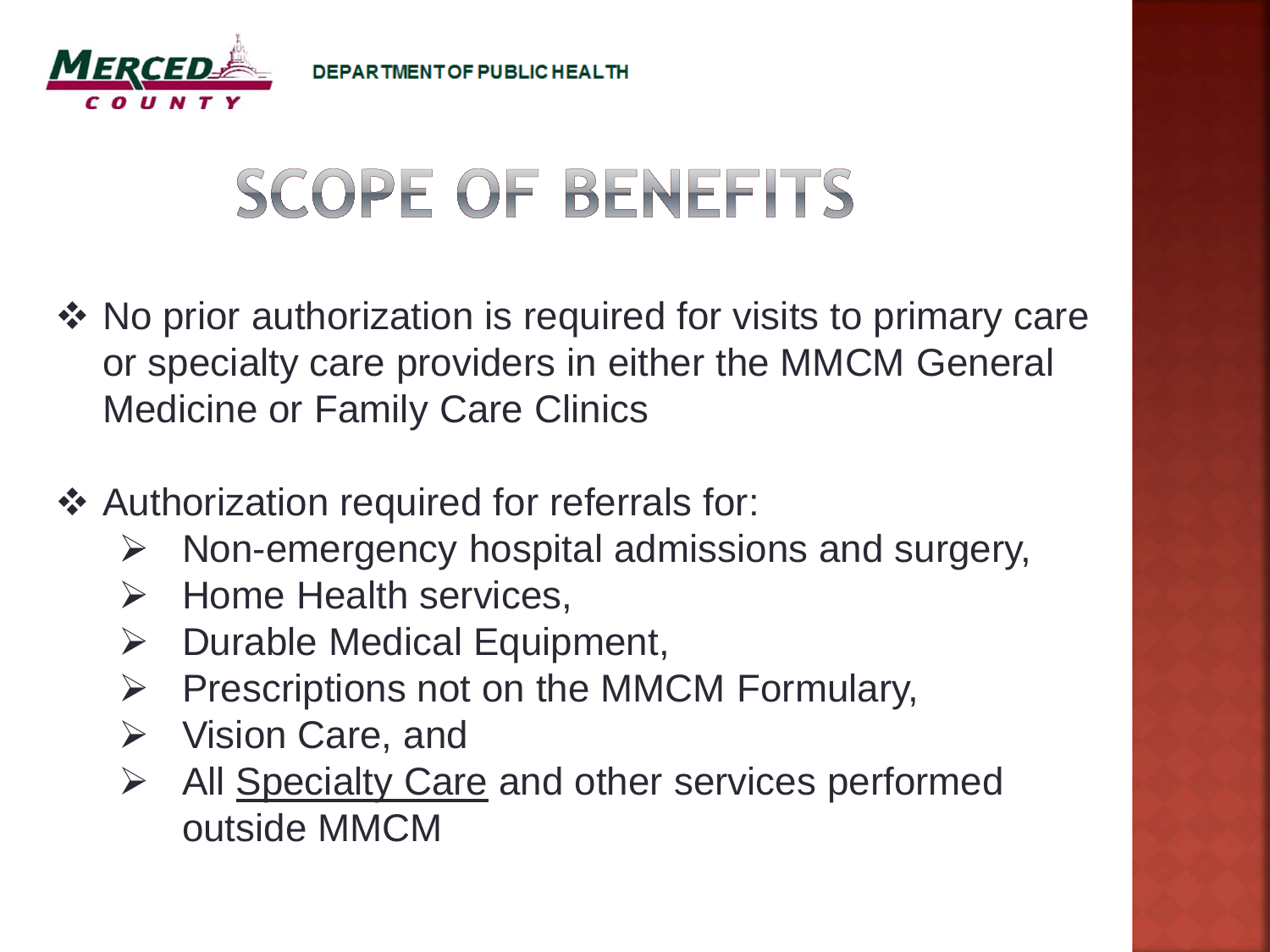

### MAP PROGRAM FINANCING

- **❖ MMCM Healthcare Operating Agreement 22% of HR** monthly allocation
- 43% of remaining HR allocated to fund MAP Program:
	- $\triangleright$  Staff & operating expenses
	- $\triangleright$  Specialty Provider services & other medical services outside of Healthcare Operating Agreement